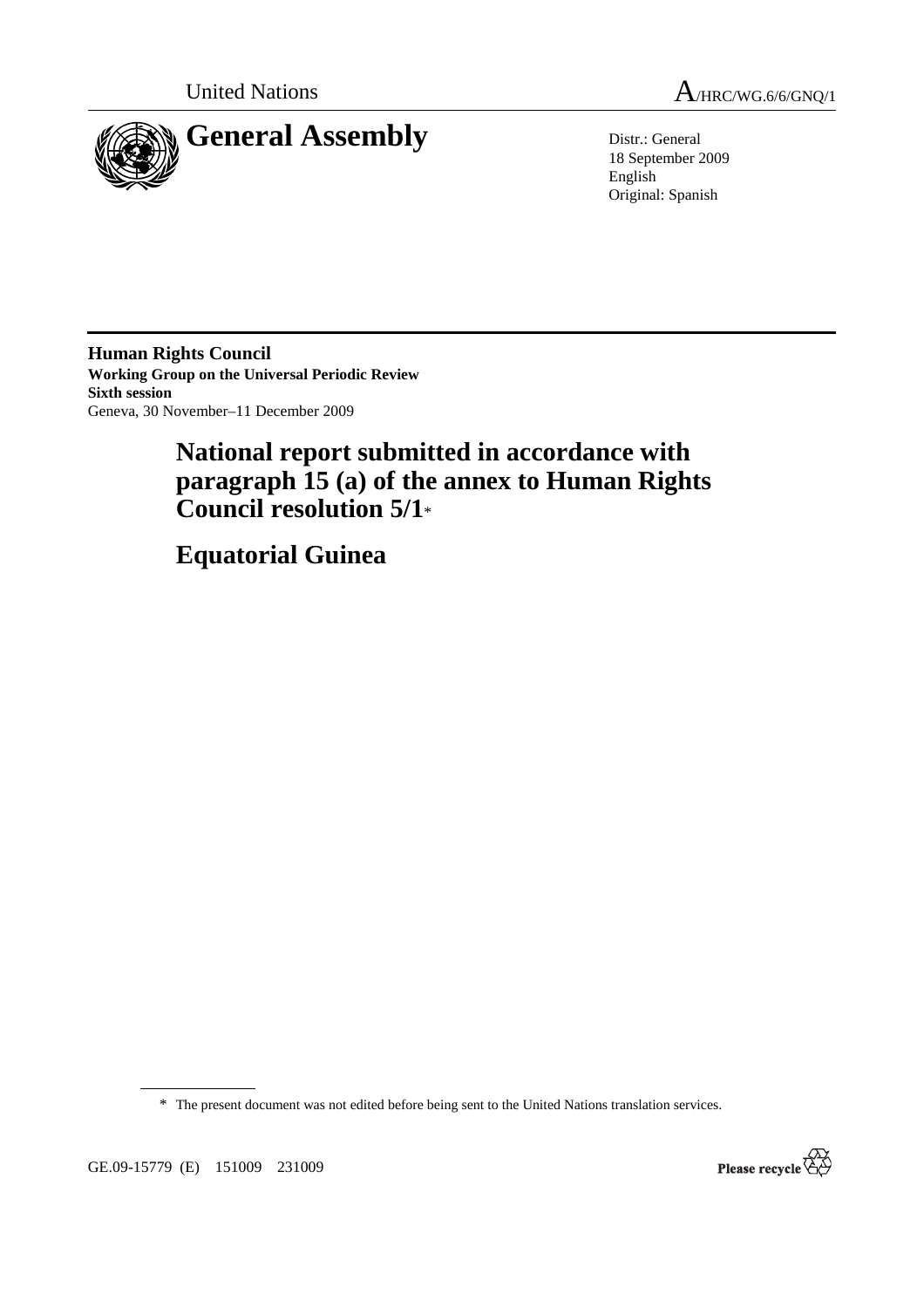# **Introduction**

1. On the basis of General Assembly resolution 68/251, the Human Rights Council established a cooperative mechanism called the universal periodic review (UPR), the aim of which is to improve the human rights situation by evaluating each State's level of compliance with its obligations and commitments on rights and freedoms, the progress made and the challenges faced by the States under review. To this end, the Human Rights Council drew up a programme to launch UPR, setting out terms of reference based on objective and reliable information on the aims set out above provided by the States under review, by other relevant and trustworthy sources and by the Office of the United Nations High Commissioner for Human Rights.

2. The Government of Equatorial Guinea, taking due account of the timetable established by the Human Rights Council for the period 2008–2011, which provides that the Republic of Equatorial Guinea will take part in the universal periodic review at the sixth session of the Council in 2009, has accordingly drawn up this national report.

# **I. Methodology and procedure for preparation of the report**

3. In accordance with the general guidelines issued by the Human Rights Council, this report by the Government of Equatorial Guinea has been prepared by a preparatory commission, supported by an extensive consultation process at the national level.

# **II. Brief historical review and general characteristics of the country**

4. The Republic of Equatorial Guinea, a former Spanish colony, lies on the Gulf of Guinea and gained national independence on 12 October 1968. It is a sovereign, independent, republican, united, social and democratic State and its highest values are unity, peace, justice, freedom and equality. The territory of Equatorial Guinea is made up of a mainland region, which includes the mainland area of Rio Muni, together with the islands of Corisco, Elobey Grande, Elobey Chico, Mbañe, Cocoteros, Conga and the islets nearby, and an island region, comprising the islands of Bioco and Annobón. It has a surface area of 28,051 sq. km., of which 26,017 sq. km. lie in the mainland region and the rest in the island region.

5. The mainland region is bordered on the north by the Rio Campo (or River Ntem) and the Republic of Cameroon, on the east and south by the Republic of Gabon and on the west by the Atlantic Ocean. The island of Bioco is situated in the Atlantic Ocean between 3 degrees 15 minutes and 3 degrees 45 minutes north latitude, with Nigeria to the north and Cameroon to the north-east, while the island of Annobón is in the southern hemisphere, some 400 km. from Gabon and situated between 1 degree 25 inches and 1 degree 23 inches south latitude.

6. The islands of Corisco, Elobey Grande, Elobey Chico, Mbañe and Cocoteros lie in the Muni estuary.

7. The capital of Equatorial Guinea is Malabo, which is situated on the northern coast of the island of Bioco. The country's population is 1,014,999, according to data from the Third Population and Housing Census of 2001, with a crude birth rate of 43.2 per cent and a human development index ranking it 121st out of 177 countries (Human Development Report 2006).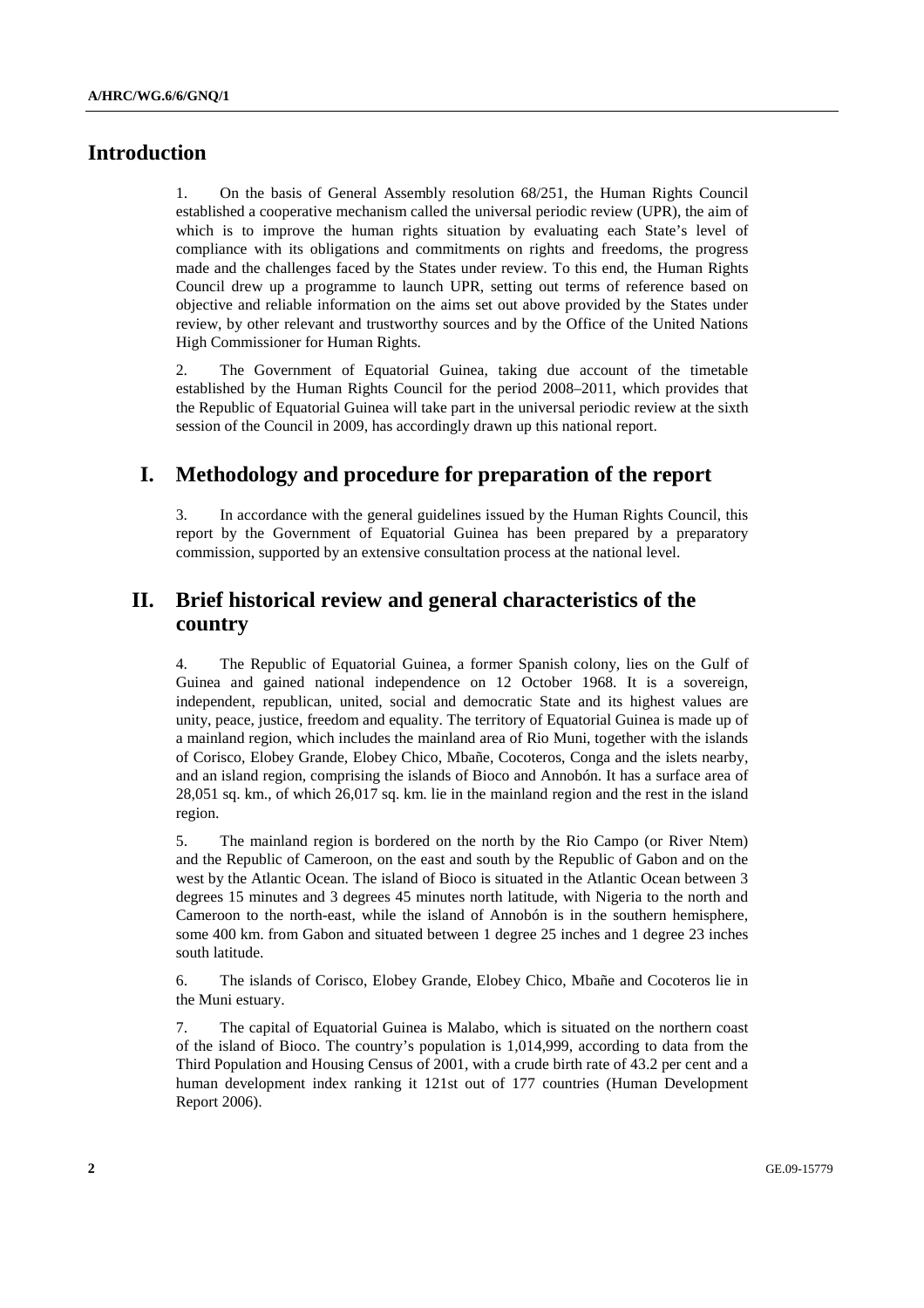8. The country contains a number of social and cultural groups, including the Annobonese, the Bisio, the Creoles or Fernandino, the Bubi, the Fang and the Ndowe. It has two official administrative languages, Spanish and French, in addition to all the indigenous national languages.

# **III. Political organization**

### **A. Administrative political system**

9. Equatorial Guinea is divided for administrative and economic purposes into regions, provinces, districts, municipalities, townships and neighbourhood communities. The State exercises its functions through the President of the Republic, the Council of Ministers, the Prime Minister, the House of People's Representatives, the judiciary and other bodies established in accordance with the Constitution and other legislation.

10. The President of the Republic is the Head of State. He embodies national unity and represents the nation. He is elected by universal, direct and secret suffrage, on the basis of an absolute majority of valid votes, for a term of seven years. His functions include determining national policy, exercising regulatory power in the Council of Ministers and promulgating laws passed by the House of People's Representatives.

11. In exercising his political and administrative duties, the President presides over the Council of Ministers, which is made up of the Prime Minister and other members of the Government. The Council of Ministers is the body that directs and implements the country's overall policy, ensures the implementation of the law and provides continuous support for the Head of State in political and administrative matters. It puts forward social and economic development plans for the State, the implementation of which, once they are approved by the House of People's Representatives and endorsed by the President, it organizes, directs and monitors; it draws up the General State Budget Act and other legislation and directs the State administration, coordinating and overseeing the activities of the various departments of State.

### **B. House of People's Representatives**

12. Legislative power rests with the people, which exercises it through the House of People's Representatives. The House, which comprises 100 members elected by direct universal suffrage, has the following functions, among others: to approve the General State Budget Act; to legislate on taxation matters and other parafiscal charges; to set or abolish specific taxes or levies; to legislate on weights and measures; to determine the basic principles of civil, procedural, criminal, trade and labour law; and to regulate the free exercise of fundamental rights and public freedoms. The House of People's Representatives is fully empowered to call for the review by the Constitutional Court of legislation or other provisions having the status of a law or decree, if it deems such provisions unconstitutional.

#### **C. Judicial system**

13. The judicial system of Equatorial Guinea is organized in such a way as to maintain an adversarial process that may be reviewed by other judges on appeal. In addition, the Supreme Court of Justice exercises the functions of legal review and cassation in order to ensure that trials have been conducted with due regard for the requirements and conditions of substantive and procedural law. A final feature was added with the introduction, under Constitutional Act No. 1/95, of 17 January, of the Constitutional Court. Constitutional Act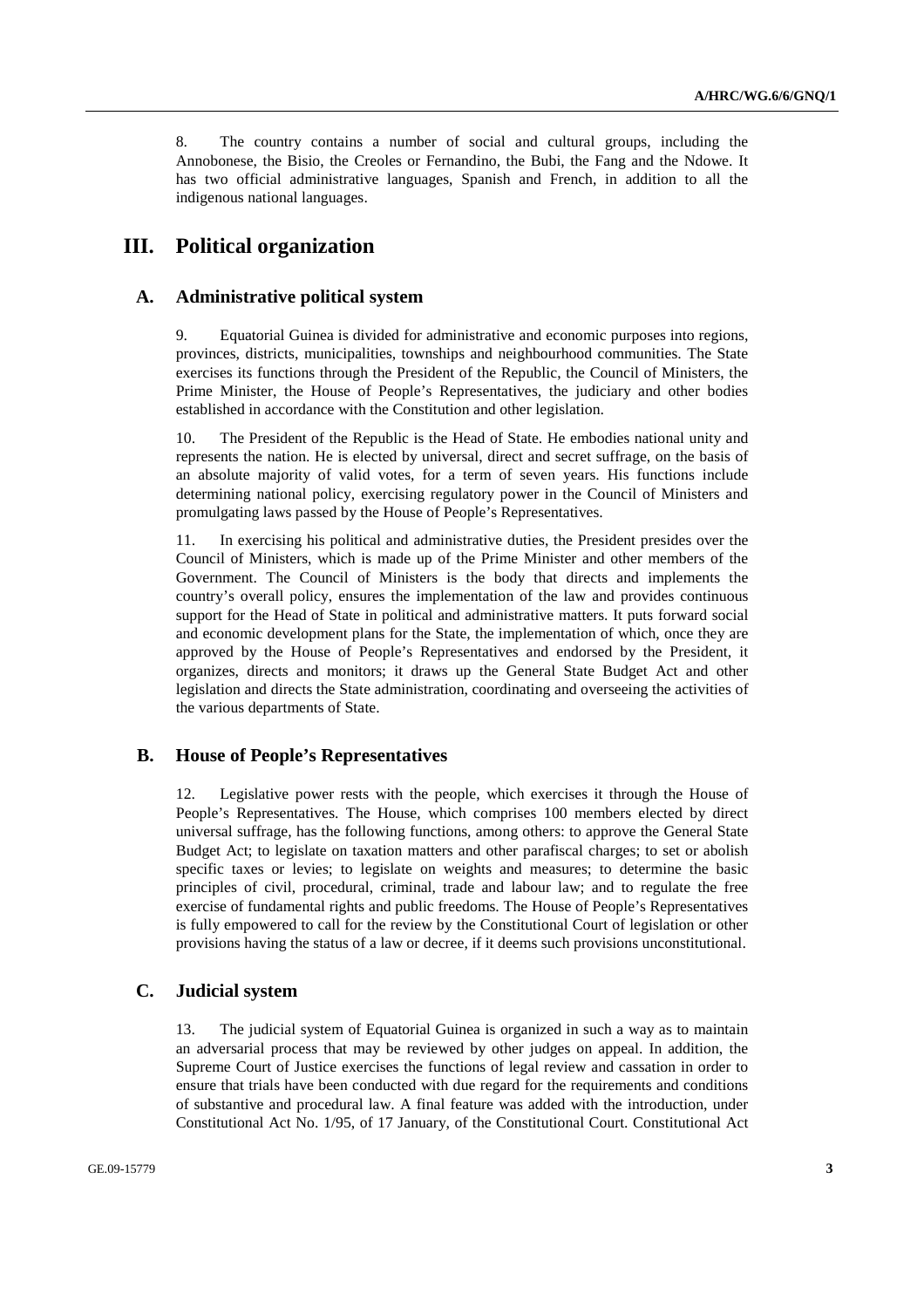No. 2/93, of 8 January, had already established a Constitutional Chamber within the Supreme Court of Justice and improved procedures in the trials that came before it. Since then, the constitutional position in Equatorial Guinea has been that the Basic Law should be strictly observed as the direct source of rights and obligations.

# **IV. Social system**

# **A. Social and occupational organizations**

14. The legal basis for social and occupational organizations is the legal provisions adopted by Equatorial Guinea in conformity with the various International Labour Organization (ILO) conventions to which the country is a party. These legal provisions include the Labour Act, the Trade Unions and Collective Labour Relations Act and legislation governing national employment policy. Based on the Press Act, for example, there are social and professional associations, such as the Equatorial Guinea Press Association and the Professional Journalists' Association of Equatorial Guinea that are dedicated to upholding and disseminating the ethical principles and moral values of the art of information. Employers' organizations are active in support of their rights and participate in preliminary work to set the minimum wage. They also make a contribution to international meetings on labour issues in which Equatorial Guinea participates.

## **B. Non-political associations and non-governmental organizations**

15. Following the adoption of legislation on private associations, together with the Non-Governmental Organizations (NGOs) Act No. 1/99, of 24 February, the number of nonpolitical associations involving various sectors of society has been on the increase. Various associations have been set up under this legislation. These include the Catholic Centres Association of Equatorial Guinea, whose purpose is to attend to the basic needs of girls and women in Equatorial Guinea, in close association with the Claret religious educational centres in Malabo and Bata. Mention should also be made of the Equatorial Guinea Family Welfare Association, which works for the physical, moral and social welfare of girls, and young people in general. There is also the Association of Women against AIDS, the Equatorial Guinea Children's Support Committee, the Equatorial Guinea Organization for the Blind, the Elderly Persons' Association and the National Disabled Persons' Association of Equatorial Guinea, among others. A similar organization is the Nana-Mangue Centre, amongst whose aims is to provide care for children at the preschool and primary school levels.

# **C. Farming and livestock associations**

16. There are various associations in Equatorial Guinea promoting cooperative farming, such as Buena Semilla, Ening Mbeng, Acum.-Ening, Fili Ene Mbeng and Nnem-Mbóho. These agricultural associations have been given training and instruction, together with funds to develop their activities. Examples of such training and instruction activities include seminars on modern production techniques, project formulation and advice on how to set up and establish agricultural associations and cooperatives.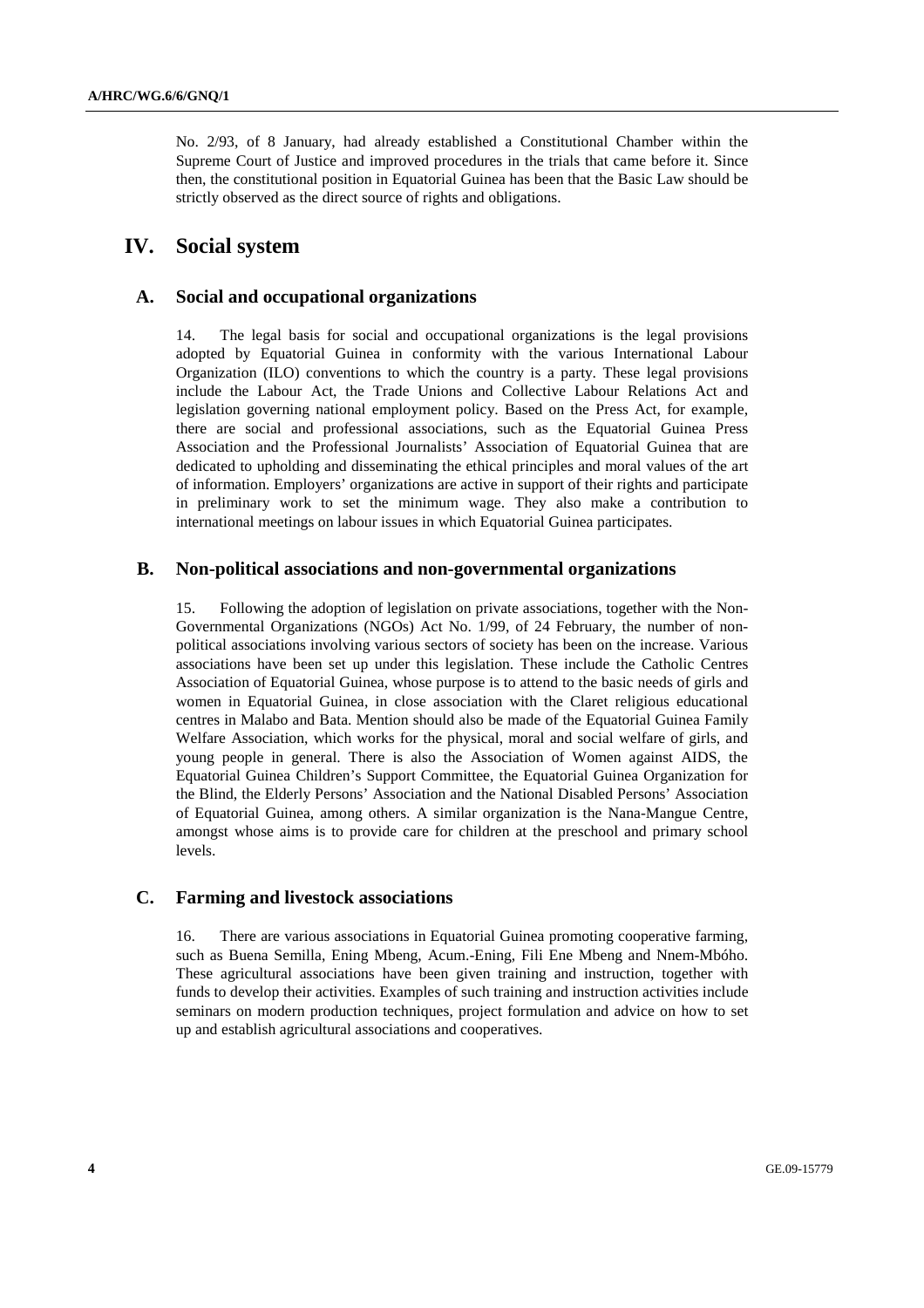# **V. Civil and political rights**

#### **(Basic guarantees on freedom of opinion, expression and religion)**

17. Article 13 of the 1982 Constitution, revised in 1995, sets out a range of rights and freedoms that may be directly invoked before the courts, particularly the Constitutional Court: the inviolability of the dwelling, freedom of worship, freedom of association, the presumption of innocence, the principle of legality, due process, the adversarial system and others. Article 14 of the Constitution states that the list of rights in article 13 is not exhaustive and includes all the other rights guaranteed under the Basic Law and other rights and public freedoms of a similar nature originating in respect for human dignity and a democratic State governed by the rule of law. The additional rights listed in article 14 mean that the Constitution need not restrict protection to civil and political rights in Equatorial Guinea but may extend it to other rights arising out of social, cultural and economic circumstances.

18. The most effective guarantee of the realization of such rights and freedoms lies in the crucial role that has been played by the Constitutional Court, whose rulings mostly relate to the activities of public institutions — central or regional government, the judiciary and other agencies — or to legislation introduced by the Government or Parliament laws, decrees, orders or decisions — as regards the requirements and restrictions imposed by the Basic Law.

19. As for freedom of worship, there are a number of different religious denominations and congregations (Catholic, Protestant, Evangelical Christian, Muslim and others), which freely engage in worship.

## **VI. Economic, social and cultural rights (Education, housing, infrastructure, health, environment, etc.)**

#### **A. National education**

20. The 1995 General Education Act contained a number of shortcomings and this led to reform in the shape of the 2006 Act. One of the major features of the new legislation was to do away with the State monopoly on education and training. This new, liberal approach has led to an exponential increase in private establishments at all levels of primary and secondary education.

 (a) The country's long-term education programme is contained in the Education for All Plan, launched in 2003. One of the aims of the Plan is to improve the level of preschool education with both teaching staff and volunteers; to establish a corps of inspectors of schools; and to strengthen and promote the activities and contributions of parents' associations. Beginning in January 2007, national educational reform has proceeded at every level (infants, primary and secondary education), on the basis of activities introduced by the new National Education Act of 2006 and other activities arising out of the national infrastructure and equipment programme. These include the decision to put human rights education on the curriculum; an educational grants programme; continuous training for teaching staff; establishment of a school for deaf and dumb children, children with disabilities and children with learning difficulties; promotion and improvement of technical schools (the Modesto Gené Roig School in Bata and the 12 October School in Malabo); repair of educational centres and construction of new ones; and adaptation of architectural design in order to provide disabled access;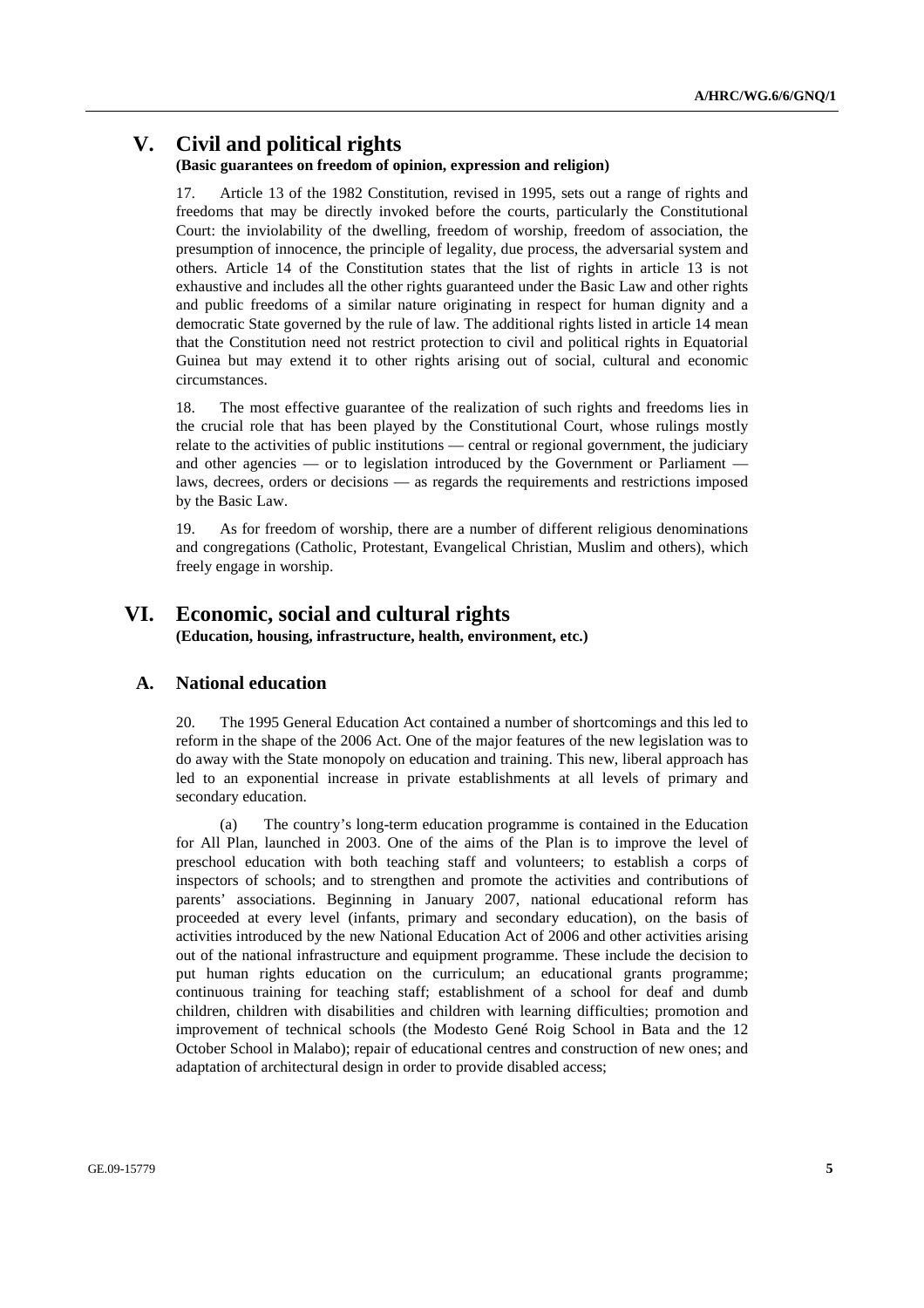(b) Mention should also be made of the establishment of the African Observatory for Science, Technology and Innovation, based in Equatorial Guinea, with the Government's support.

### **B. Health**

21. The Government has made health a priority in the interests of sustaining national development. For Equatorial Guinea, health means a state of complete well-being physically, mentally and socially, not simply the absence of illness and disease. From this point of view, the right to health involves — without giving an exhaustive list — such features as diagnosis, prevention, access to basic services and essential medicine for such diseases as malaria, leprosy, poliomyelitis, river blindness and other forms of filariasis, HIV/AIDS and maternal and infant health, among others. This approach formed the basis for the adoption of provisions such as a national pharmaceutical policy, integrated epidemiological surveillance, the Medicines Act, the establishment of the National Medicine Supply and Provision Centre, a programme to reduce maternal and neonatal mortality, the setting up of rural health centres, and the review and updating of legislation relating to the health sector. No mention need be made of the work carried out on repairing health infrastructures and equipment or the training of human resources, since the documents annexed to this report contain the relevant information on provincial hospitals, health centres, new extensions, new operating wings, gynaecological and obstetric services, clinical analysis laboratories and radiology, among others:

 (a) On 31 December 2007, Equatorial Guinea found that it had surpassed the targets set by the Abuja Declaration and Framework for Action for the Fight Against HIV/AIDS, Tuberculosis and Other Diseases of 2005. On the island of Bioco and the province of Centro Sur in the mainland region of the country, 80 per cent of the population has, since 2004, had protection against recurrent respiratory infections and has been provided with mosquito nets impregnated with insecticide (these activities are being carried out in close cooperation with the World Health Organization (WHO), the United Nations Children's Fund (UNICEF) and the oil company Mobil Equatorial Guinea Incorporated). The same percentage of pregnant women is provided with antenatal monitoring and, of these, 60 per cent receive periodic preventive anti-malaria treatment;

 (b) Efforts to implement the country's Strategic Emergency Plan and the Multisectoral Plan against HIV/AIDS have been stepped up. Working with NGOs, Equatorial Guinea has set up a national forum on HIV/AIDS and launched a further awareness-raising campaign to combat the pandemic, providing extensive information on the availability of free contraceptives in all national hospital centres. As for retroviral drugs, Nevirapine is distributed free of charge in 15 health centres and 5 maternity hospitals in order to prevent vertical mother-to-child transmission;

 (c) As for preventive measures and source eradication, whether for malaria, river blindness and other forms of filariasis, leprosy or tuberculosis, action has been taken, in addition to the procedure of impregnating mosquito nets mentioned above, in both the mainland and the island region, to fumigate private homes, spray rivers, provide free medicines in general hospital centres and in specialist centres for leprosy and tuberculosis and also to set up an outpatient system for the provision of remedies or palliatives, to run radio campaigns in the national languages to change attitudes to these diseases and to take the measures required for prevention, diagnosis, where relevant, and medical follow-up. A programme to monitor and investigate malaria is being conducted in cooperation with the Carlos III Health Institute of the Spanish Ministry of Health and Consumer Affairs;

With regard to the distribution of essential medicines to combat recurring diseases, such as malaria, river blindness, leprosy, tuberculosis and HIV/AIDS, the Social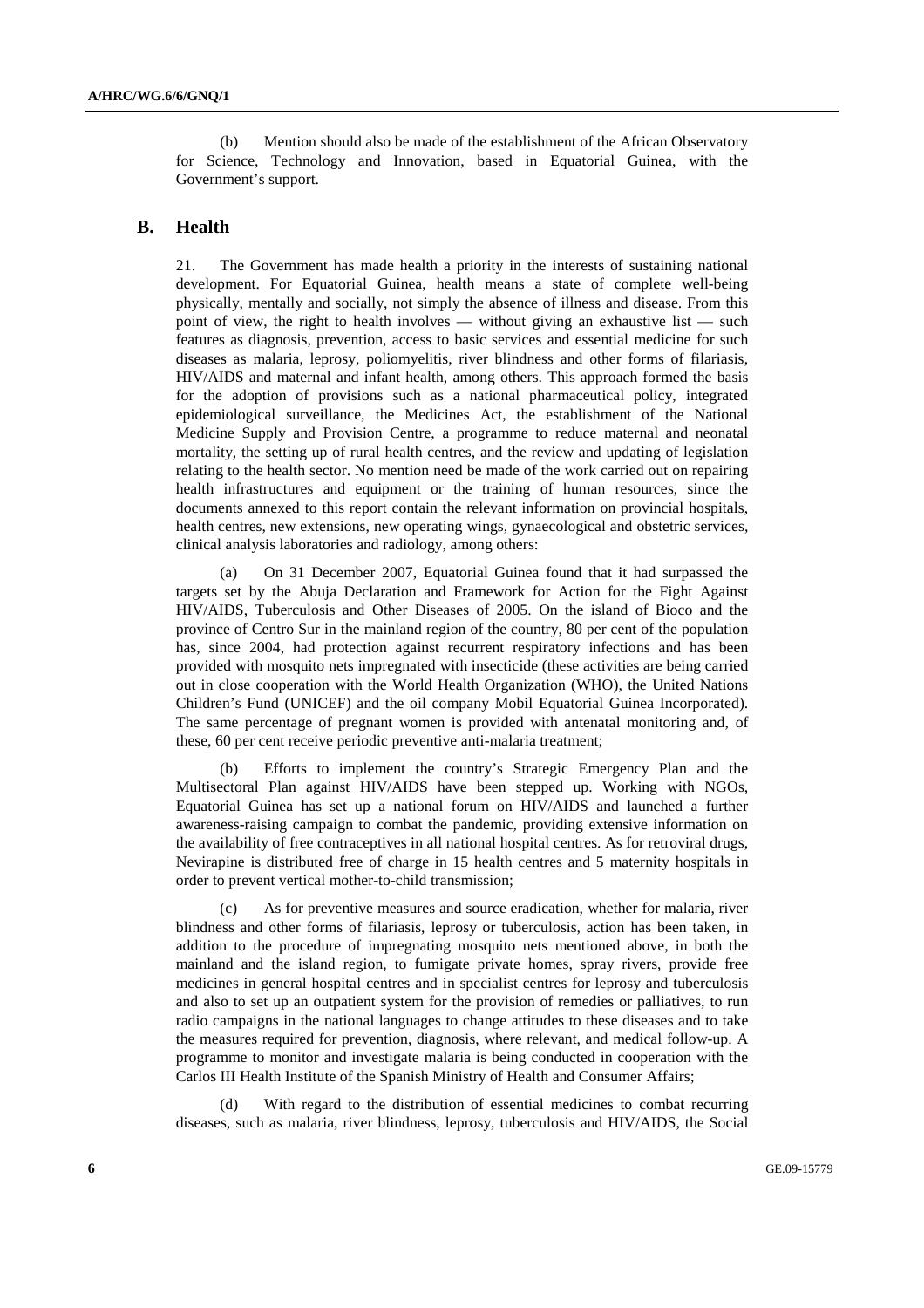Development Fund (the General State Budget) and the Global Fund provide funding for the acquisition of the requisite drugs and arrange for them to be available free of charge. This policy is being pursued in both the public and the private sector, in hospitals and health centres or through the National Social Security Institute, for both insured persons and for pensioners. Access to essential medicines for those covered by the Institute is 100 per cent free for hospital cases and 50 per cent for outpatient consultations. The Bamako Initiative is being implemented in the health units set up in the townships and neighbourhood communities, with a symbolic charge for access to essential medicines. In the case of the elderly, pregnant women and people with no income, however, medicines are supplied free of charge;

 (e) With regard to social security for persons with physical or mental disabilities, a preliminary census on this social group was carried out, revealing a figure of approximately 2,540, taking into account possible statistical errors. The Government has accordingly made funds available through the Social Security Institute for the implementation of the Special Protective Action Plan for persons with disabilities. The benefits provided by this funding consist of medical and pharmaceutical supplies, subsidies for care assistants, help for those on the minimum wage and occupational rehabilitation or recuperation.

### **C. Labour law**

22. Equatorial Guinea, as a member of ILO, has ratified a number of ILO conventions. The country has accordingly put in place a legal framework for labour law incorporating the inherent rights and freedoms recognized by ILO: working hours, wages, leave, minimum age, retirement, social security, overtime, trade unions and collective disputes, night work, maternity and antenatal rights, slave labour, forced labour and so on. These rights and freedoms are recognized in the Labour Legislation Act, the National Employment Policy Act, the Labour Inspection Act and decrees setting the minimum interoccupational wage for the private sector. There is no discrimination as far as wages are concerned: the principle of equal pay for equal work is strictly applied to all workers, whether women or men, foreigners or nationals.

23. There is a legal obligation in Equatorial Guinea to insure all employees, whether in the private sector or not, against risks and illnesses at work, whether occupational or not. The mandatory payments by social security are as follows: medical and pharmaceutical supplies, benefits for temporary or permanent disability, the old age pension, maternity and family benefits, benefits for the disabled, the death grant, etc.

#### **D. Infrastructure**

24. The Government of Equatorial Guinea is engaged in carrying out infrastructure projects on roads, bridges and canals, with a view to improving all the rights whose enjoyment will be increased by easier and faster mobility. For example:

 (a) In order to facilitate connections between provincial capitals, large towns, ports, airports or border areas, 698 kilometres of major roads have been paved over the past three years. Asphalting work is currently under way over a further 402 kilometres;

Provincial roads, though not part of the main road network, are significant because they can open up towns, villages and important centres or rural agricultural production areas in the provinces. A total of 124 kilometres of this road network has been surfaced;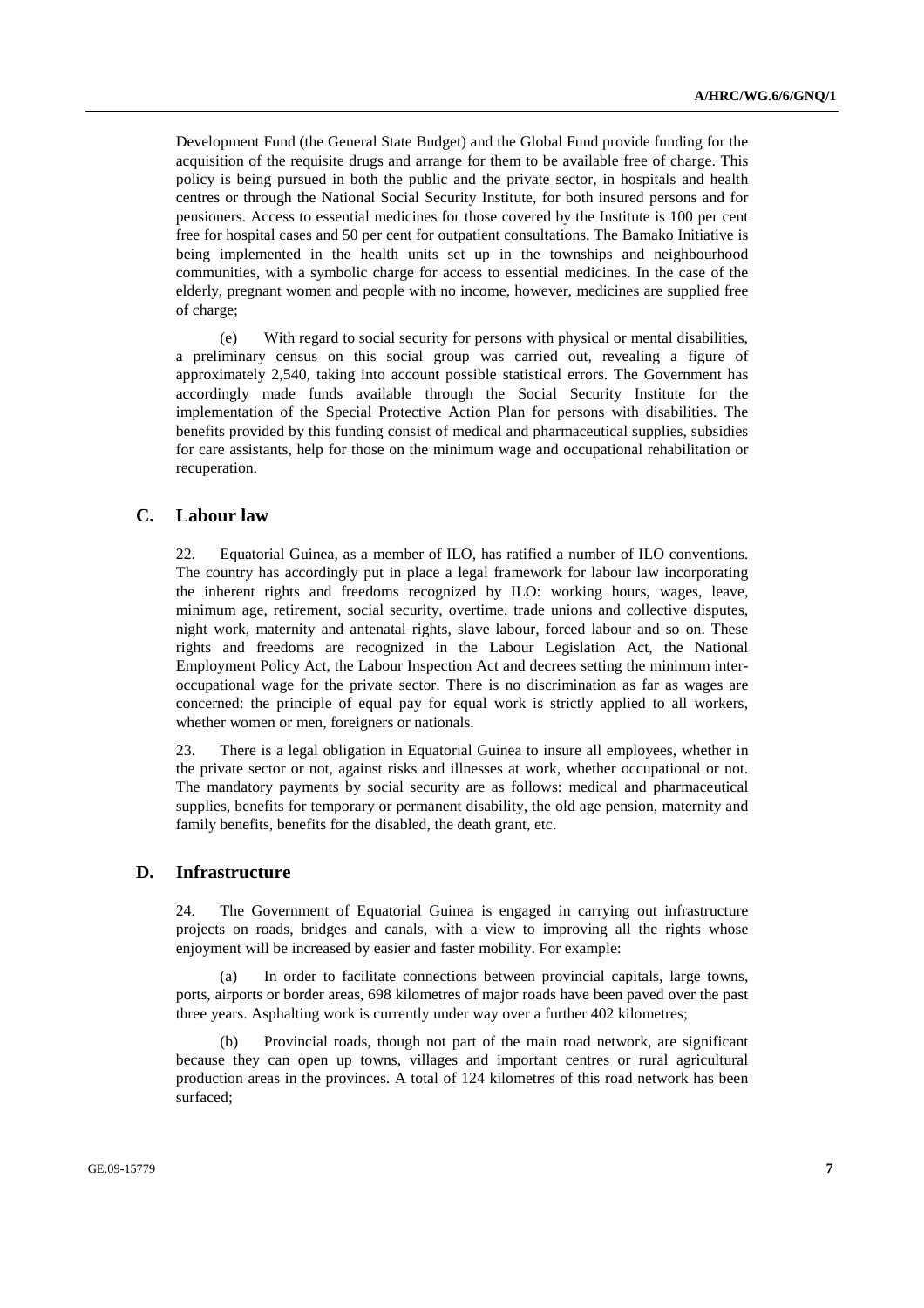(c) As for trading ports, Luba, Malabo and Bata have had reconstruction and extension work done by the Sociedad Marroguineana de Construccion (Somagec) and the China Road and Bridge Corporation, respectively, and similar work has been done in Annobón, Corisco and Cogo;

 (d) There has been substantial development of airport infrastructure over the past few years. Thus extension and modernization works have been carried out at Malabo and Bata airports, while considerable progress has been made with work at Mongomeyen, Annobón and Corisco airports and Mongomo aerodrome.

#### **E. Social housing**

25. Equatorial Guinea has undertaken a number of social housing construction projects for distribution to the needy sectors of society. These works are being carried out in Malabo, Baney, Bata, Ebebiyín, Evinayong and Mongomo. A total of 5,985 housing units have been built in the island region, while the construction of 2,460 units is nearing completion in the mainland region.

## **F. Drinkable water supply**

26. The Government's aim is to guarantee access to drinkable water to all its people, whether living in urban or rural areas. To this end, work is being done to convey and supply drinkable water in Malabo and Baney and in the townships of Cupapa, Riaba, Bata, Mongomo, Ebebiyín, Evinayong and others. In order to mitigate any sudden emergencies, the public authorities, working with NGOs and international cooperation, have bored and provided protection for a number of wells in many cities and towns.

#### **G. Drainage and sewerage**

27. In this regard, Equatorial Guinea has, in the context of cooperation for development assistance with the Government of China, entered into agreements with China National Machinery and Equipment Import and Export Corporation (CMEC) to lay drainage and sewerage systems. Works to this end are currently in progress throughout the city of Malabo and the surrounding area.

#### **H. Energy production and distribution**

 (a) Work is under way to extend the capacity of the Turbogas electric power station in Malabo. The station is currently connected to a single electric substation in the Semu district of Malabo, which results in deficits not only in the transportation of electricity, owing to an obsolete aerial network, but also in distribution. Next year, 2010, it is proposed to launch the new Malabo substation run by the Sociedad de Electricidad de Guinea Ecuatorial (SEGESA) (to be powered by the greater capacity of the Turbogas station) which will use an underground transport system and power distribution. The large towns and district centres are currently supplied, as far as possible, by free-standing generators. Action is now being taken to upgrade the hydroelectric power stations of Riaba and Musola, which will extend the amount of power generated and increase the geographical area covered;

 (b) The mainland region is home to the Ekuku electric power station, another thermal plant in the centre of Bata and the Bikomo hydroelectric plant, which currently produce enough energy for Bata and the surrounding area. In the rural areas, there are over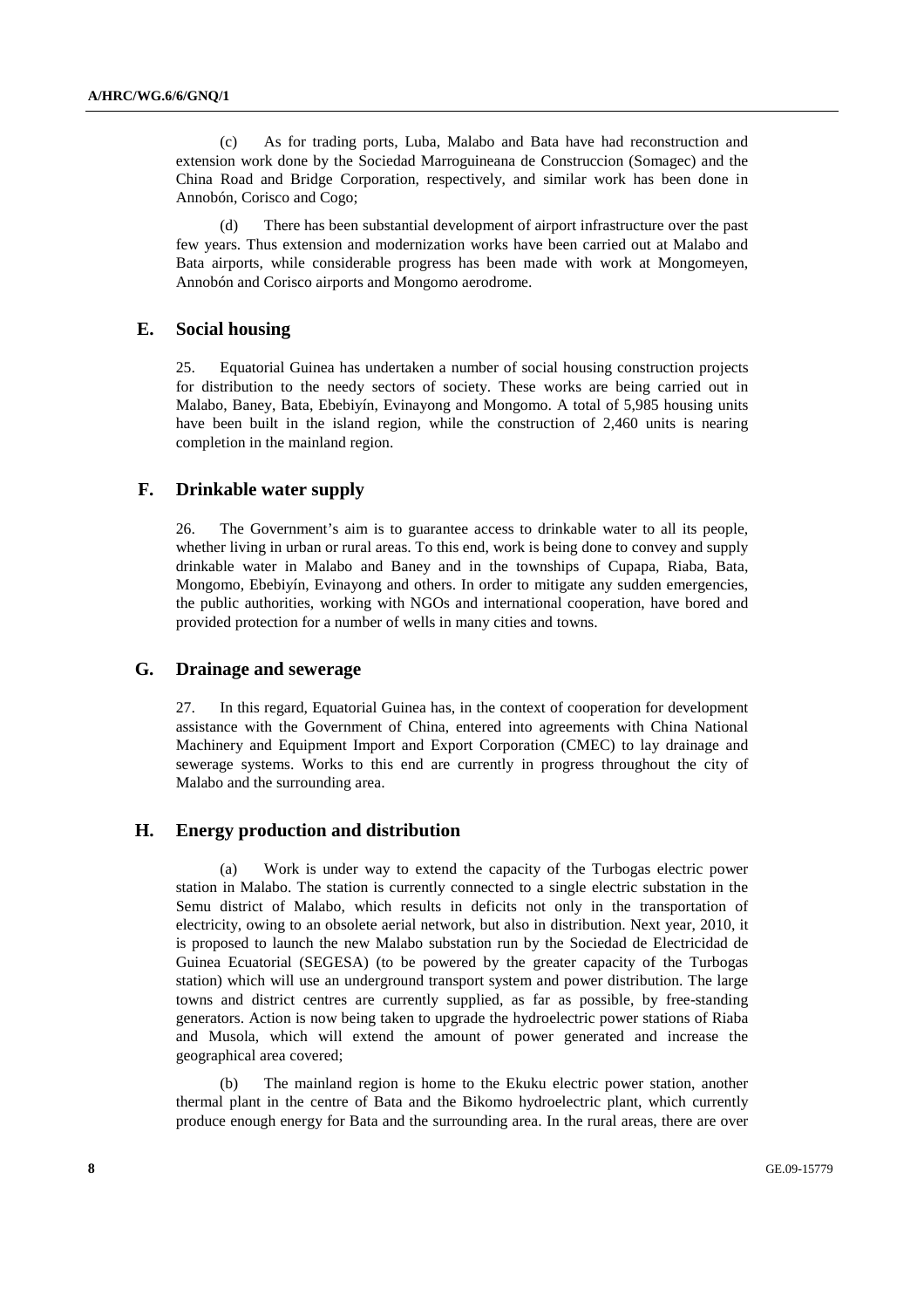22 offices of the energy company in the towns and district centres to operate the same number of free-standing generators. Currently under construction are the Djibloho hydroelectric plant, with a capacity of 120 MW, and an underground power distribution line from the plant extending throughout the mainland region.

### **I. Environment and natural resources**

 (a) The Environment Act No. 7/03 of 27 November promotes the sustainable use of natural resources in Equatorial Guinea with a view to conserving, protecting and reclaiming them. It adopts an interventionist approach, which indicates the authorities' power over any activity that may have an impact on the environment or natural resources. The scope of the Act covers water, soil and air quality and biological biodiversity and also prohibits pollution. Moreover, it provides that everybody has the right to be informed both of the effects of activities that might be harmful to health and of the measures taken to prevent or compensate for such effects. In that connection, the Act also prohibits any disturbance or destruction of or injury to any protected animal species. More generally, the Act takes as its points of reference the principles of prevention, participation and subsidiarity. The Act designates parks, natural monuments, nature reserves, protected landscapes and areas of scientific interest as natural areas protected for their fauna, flora and water resources. In this context, it devotes particular attention to air pollution caused by dust, smells, noise or heat, which, where present in abnormal quantities or produced by human activities, are deemed illegal and liable to administrative punishment. The Act also deals with toxic and dangerous wastes. Activities carried out in this regard in violation of the law on such wastes are punishable by fines or the administrative closure of the businesses, industry or establishment concerned and by a prohibition of engaging in certain activities. Decree No. 173/5, of 8 September, setting out the rules for environmental inspection, establishes a monitoring system whereby compliance with Government policy on the protection and conservation of the environment and the sustainable use of natural resources can be properly monitored. The purpose of the Decree is purely preventive, in that, in its own words, it contributes to the "prevention of prohibited and punishable activities or conduct" that might endanger the environment or natural resources. The way it does so is through the creation of a special environmental inspection unit. During the course of 2007, 2008 and 2009, training has been given to a number of environmental inspectors, whose remit is to monitor activities throughout the national territory and develop measures of prevention and punishment. Equatorial Guinea has an extensive area of virgin forest, over 1,800,000 hectares in size, and some 13 protected areas, covering 18.5 per cent of the national territory;

 (b) With regard to the fishing sector, fisheries resources are in public ownership and their management and exploitation are required to be conducted in line with the Fisheries Act No. 10/2003, of 17 November, the corresponding regulations contained in Decree No. 130/2004 and the Environment Act. The State is promoting the development of the production of resources from national fishing grounds for distribution within the internal market with a view to meeting the food needs of the population. This policy is producing results in the semi-industrial fishing sector, which is the one that reaches the public most quickly and most effectively. The resulting produce, in addition to the catches brought in by industrial fishing vessels in accordance with existing fishing agreements, bodes well for a better future in the provision of high quality fishery products in large numbers for the population.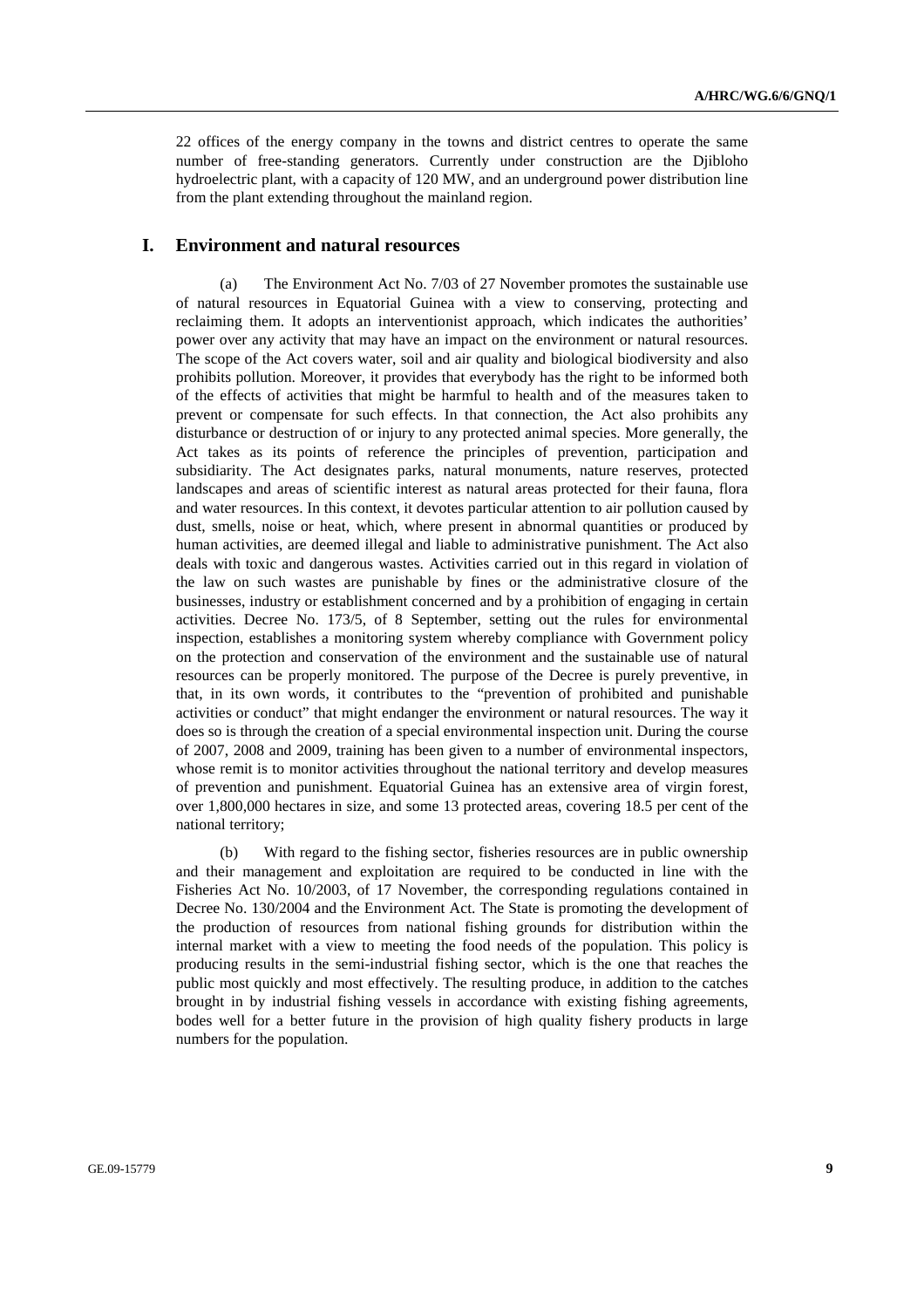## **J. Promotion of women and sexual equality**

28. In the context of assuring women's economic rights, mention should be made of the wage equality established by presidential decrees and supplementary ministerial orders, setting the minimum inter-occupational wage in all private sectors. The labour inspectors attached to the Ministry of Labour and to the National Social Security Institute strictly enforce compliance with this. In 2009, a seminar was held on women's rights and the Convention on the Elimination of All Forms of Discrimination against Women (CEDAW).

 (a) One aspect of this policy is the Promotion of Self-Employment for Rural Women (PRAMUR) project, which aims to help increase the incomes of women in rural areas. As regards positive discrimination, no factor directly related to the biological status of women, such as pregnancy, prenatal care or any other condition, may serve as a cause for dismissal or any form of disciplinary sanction. Attention should also be drawn to the implementation of the National Education Programme for Adult Women, the aim of which is gradually to eliminate inequality throughout the country resulting from illiteracy, which currently makes women reluctant to seek employment or establish their own businesses;

 (b) As for women's participation in politics, women constitute 15 per cent of the Government, 10 per cent of parliamentarians and 18.6 per cent of the judiciary. In the civil service, women make up 33.8 per cent of teaching staff and 65.5 per cent of health personnel. In the regional administrations, consisting of 36 municipalities, 23.2 per cent of councillors, 8.3 per cent of mayors and 28 per cent of deputy mayors are women;

 (c) Judiciary Act No. 5/2009 provides for Family Judges (whose powers also include the guardianship of minors) to be competent in any question relating to violence against women;

 (d) Action has been taken on a substantial scale to promote sport for women, which has produced results good enough to encourage hopes of a better future.

#### **K. Protection of children**

 (a) Children have been trafficked from a number of neighbouring countries to Equatorial Guinea, principally for domestic work and for work in markets, sometimes as street vendors. The destination of most of the victims is the cities of Malabo and Bata. Equatorial Guinea has for years considered such trafficking to be a serious offence and is taking the necessary steps to eradicate it. In 2007, in cooperation with an international organization, the Government launched a series of training seminars on trafficking, attended by police officers, other security personnel and naval officers. By the end of 2007, some 160 officials had received training. In 2008, formal instructions were distributed to police, security forces and citizen protection forces on how to identify victims of trafficking and how to go about arresting traffickers. These instructions included guidelines on how to provide assistance to victims. In cooperation with UNICEF, Equatorial Guinea has continued to fund and conduct awareness-raising workshops for local officials in Malabo and Bata over the past year;

 (b) The National Committee for Children's Human Rights. The responsibility of this Committee, which was established by Decree No. 100/1997, of 30 September, is to direct, coordinate and promote initiatives, both at home and abroad, for the benefit of the children of Equatorial Guinea, in implementation of the Convention on the Rights of the Child. Under the 2008-2009 budget, the Government made the sum of 190 million CFA francs available to enable the Committee to carry out its activities;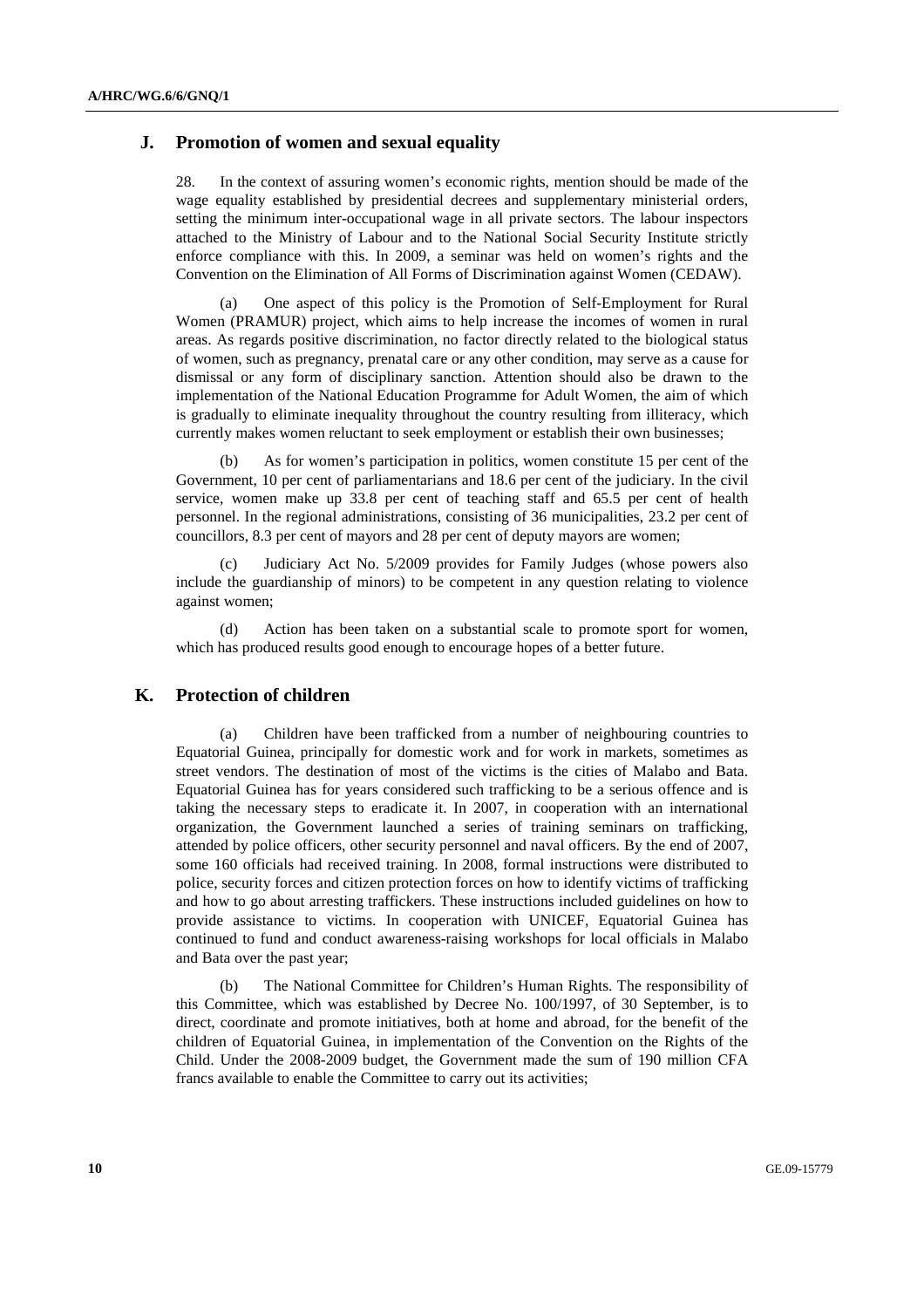(c) The new Judiciary Act No. 5/2009 is also concerned with children. It provides for and strengthens both the composition and the powers of juvenile courts, which hear cases of child and adolescent offences, and improves the system of the child detention centres that are due to be introduced.

### **L. Telecommunications and access to information**

29. Access to information is an essential component of public freedoms and has been given priority in national policy. There is thus currently nothing to prevent access to journals or reviews, whether national or foreign, and the Internet is fully available for public access. There are no controls, either preventive or retroactive, over the broadcasting media or over the publication or distribution of books. Many of these developments are due to the adoption of the new Telecommunications Act, the main feature of which is to put the liberalization of the telecommunications sector on a legal footing. It also establishes a telecommunications regulator attached to the Telecommunications Department to act as a useful tool for improving the telecommunications sector, which is currently extending the Global System for Mobile communications (GSM) fixed network and improving the asymmetric digital subscriber line (ADSL) Internet system.

# **VII. System of protection for citizens' rights**

30. There are various mechanisms regulating the human rights protection system in Equatorial Guinea. The three most important, however, are legislation, action by the courts and development programmes.

#### **A. Protective legislation**

31. Various provisions have been adopted in this regard with a view to strengthening the preventive legal regime already set out in the Basic Law. Mention may also be made of the Illicit Smuggling of Migrants and Trafficking in Persons Act No. 1/2004, of 14 September, and the Prohibition of Torture Act No. 6/2006. In that context, it may be noted that, in the extradition process set out in Act No. 5/97 of 19 May, the general principles of international law that form part of customary international law are integrated into both national law and the law of the subregion, the Economic and Monetary Community of Central African States (CEMAC). Reference should also be made to Act No. 6/84, of 20 June, which established juvenile courts; Act No. 12/1992, of 1 October, which regulated trade unions and collective labour relations; the freedom extended to social, occupational and trade union organizations to participate in international labour organization under Act No. 12/92, of 1 October; Act No. 17/95, of 11 October, on civil protection of the right to honour and good reputation; the Land Ownership Act No. 4/09, of 18 May; and Act No. 4/2002, of 20 May, which established police courts to monitor the legality of all detentions or arrests that might take place in the national territory, among others.

#### **B. State liability**

32. A number of legal provisions on human rights, and also on questions of a purely administrative nature, make clear that the State is liable for harm or damage that may be suffered by a citizen as a consequence of the normal or abnormal functioning of State institutions or bodies and also as a consequence of the activities of agents or officials of the State acting in their official capacity. This is a third-party liability and may, according to circumstances, be either direct or subsidiary. In that connection, reference should be made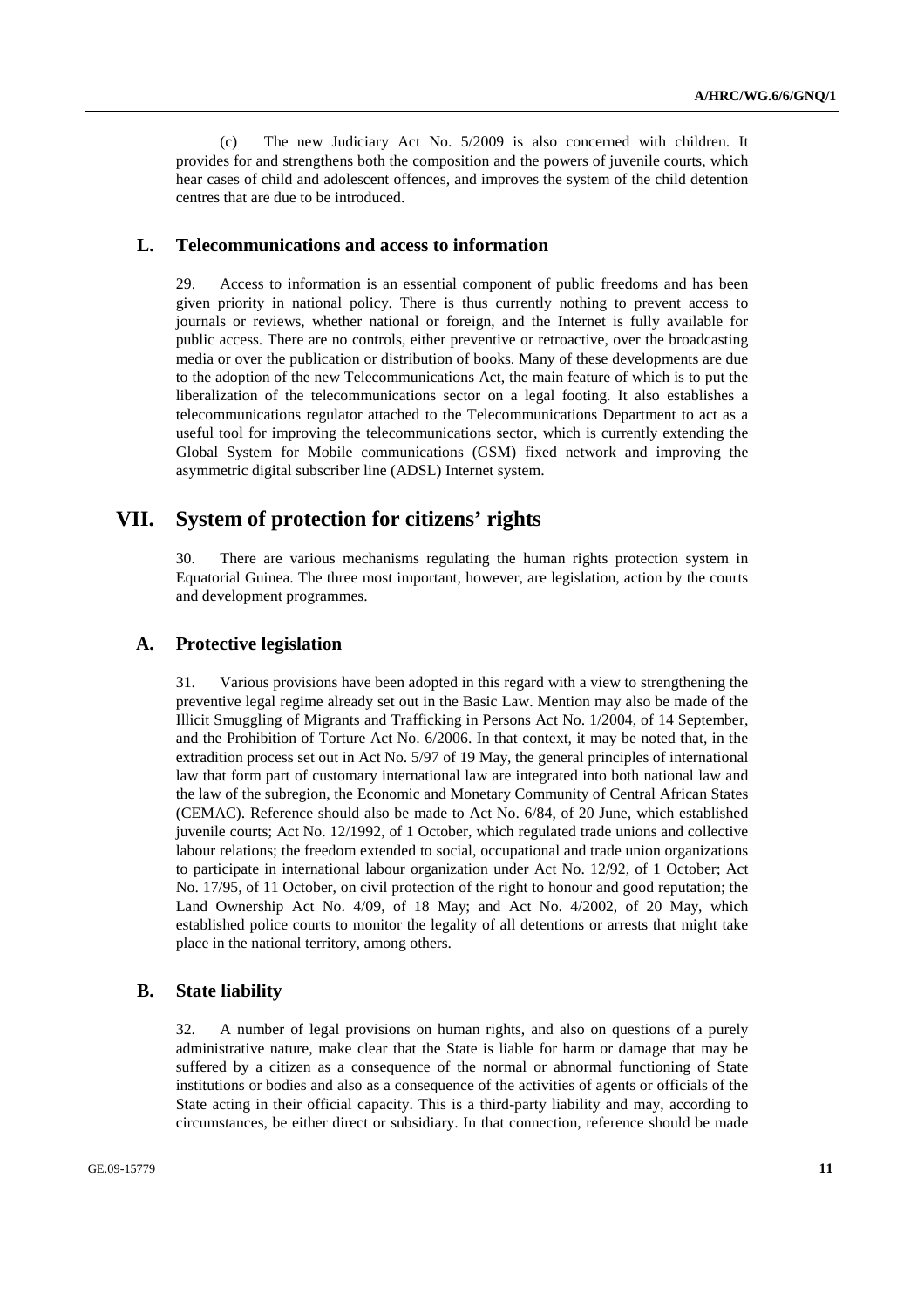to the Prohibition of Torture Act No. 6/2006, which sets out the State's civil responsibility to pay compensation to either the victim or his beneficiaries for any harm or damage resulting from this crime against humanity. Such State liability is reinforced in the Central State Administration (Legal Regime) Act No. 3/2000, of 22 May, which establishes the State's direct responsibility for the acts of its officials, regardless of any subsidiary thirdparty liability arising in cases of fault or serious negligence on the part of a State agent acting in his official capacity. Both the Land Ownership Act and the Administrative Procedure Act No. 5/2006, of 2 November, commit the State to civil liability in cases in which a citizen's rights have been violated as a result of the actions of public officials.

## **C. Action by the courts**

33. Action by judges and magistrates to protect human rights and public freedoms is taken on the basis of cases that may be brought by natural persons or by legal persons, whether private or public. The right to equal access and equal treatment before the courts in using this protection mechanism is provided for in article 13 (c)-(j) of the Constitution, while the prohibition of discrimination in legal proceedings is enshrined in article 15. Various rulings by the Constitutional Court have deemed unassailable the right of everyone, including foreigners, to appeal to the courts and tribunals for assistance. Such rulings do no more, however, than put on a constitutional footing the provisions of article 27 of the Civil Code currently in force in Equatorial Guinea: "Foreigners shall enjoy in Equatorial Guinea the same civil rights as nationals of Equatorial Guinea." The new Judiciary Act No. 5/2009 contains the provision that citizens may apply directly to the courts when it proves objectively difficult or impossible to obtain legal representation.

### **D. Appeals and proceedings**

34. Appeals and proceedings that give rise to action by judges and magistrates on human rights issues are of various kinds and we shall mention only those that are relevant to proceedings against public institutions or officials: (1) the habeas corpus procedure; (2) the option of complaint and appeal to the administrative or judicial authorities; (3) a complaint before the National Human Rights Commission or the Parliamentary Commission for Complaints and Petitions; (4) an appeal to the police courts; (5) the constitutional appeal for *amparo* governed by Organization Act No. 2/93, under which individual rights and freedoms may receive direct protection where they are infringed as the result of the implementation of a law by a public authority, the exercise of power or activities carried out by State authorities or powers; (6) an appeal against a judgement by the Military Courts (this option was introduced by the Judiciary Act No. 5/2009): the first such appeal, against Judgement No. 6/2008, of 9 December 2008, by the Military Court, is currently pending before the Supreme Court of Justice; and (7) the electoral process, both for the review of electoral rolls and for the contesting of results.

#### **E. Development and extension programmes and projects**

35. The Second National Economic Conference in 2007, stressing the fundamental aspect of the right to development, proposed that, by 2020, Equatorial Guinea should be an emerging country. To this end, the Government is progressively establishing benchmarks for:

 (a) The Equatorial Guinea Poverty Profile was prepared on the basis of a survey carried out in 2006 with a view to assessing the living conditions of various sectors of the population in terms of the National Economic and Social Development Plan. The Profile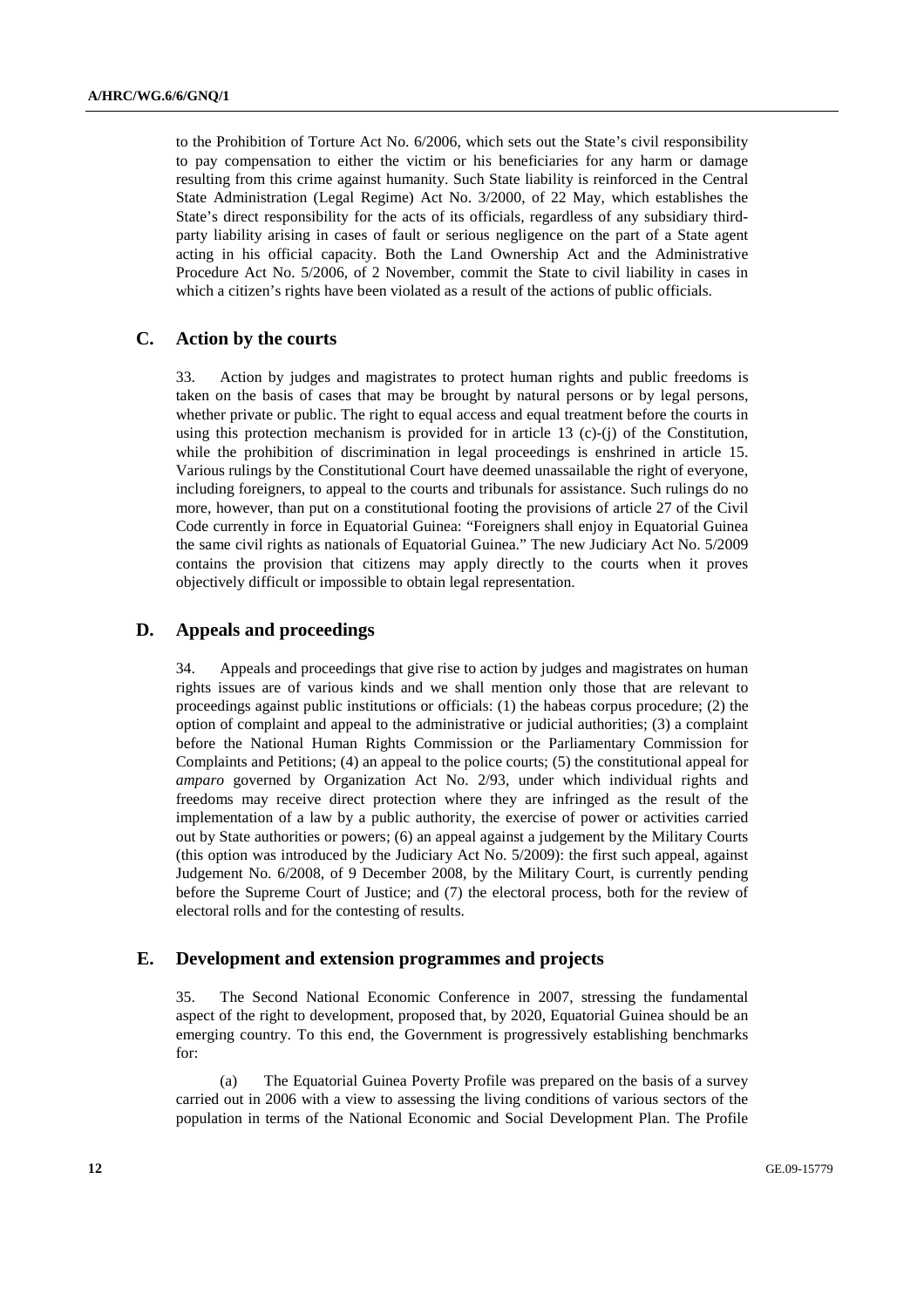revealed that 76.6 per cent of the population lived in conditions of poverty, largely owing to the precariousness of their employment and the high unemployment rate in rural areas. The Government has therefore adopted a number of guidelines on economic and social policy in order to reduce poverty. These guidelines are based on five main principles, namely:

- Investment in strengthening economic growth
- Stronger development of structured investments
- Promotion and further development of social policy activities
- Implementation of good governance to serve the public and a transparent, relaxed and stable social climate
- Improved living conditions for the population, with periodic assessments of poverty levels

 (b) The agenda for the diversification of the sources of growth: extend oil exploration in its various industrial forms; involve and develop the fishing sector; encourage and develop the agricultural sector; develop the tourism, financial services and mining sectors; provide training for human resources; improve the regulatory and institutional environment of public services with a view to modernizing the civil service; develop competitive economic infrastructures in the context of globalization; and provide support for behaviour and values that promote development and improved social infrastructures for service provision.

36. On the basis of the principles of the national programme set out in the Final Acts of the Second National Economic Conference, the Government of Equatorial Guinea drew up a range of development projects for various sectors. For specific topics under this heading, please see the material set out in point 7 ff. of this report. The considerable efforts made to extend public knowledge have significantly raised awareness both among the public and, above all, among State officials and agents. Violence against women and children, child abuse, campaigns to raise awareness about malaria and the various forms of protection against and prevention of this disease, along with HIV/AIDS and typhoid, and information on leprosy, river blindness and tuberculosis have received wide coverage over the past few years. The same goes for a campaign against torture and inhuman, cruel or degrading treatment.

#### **F. The new Judiciary Act No. 5/2009**

37. The new Judiciary Act No. 5/2009, of 18 May, provides for a clear structure for the judiciary, as follows: the Supreme Court of Justice, provincial courts, prison supervision courts, labour courts, family and traditional courts and magistrates' courts. These new arrangements will need to be gradually adopted in place of the structure set out in the 1984 Act. Special attention should be paid in this new structure to the critical role played by the Constitutional Court, in its capacity as the body that ensures respect by any judicial, governmental or administrative process for the country's constitutional requirements on human rights and public freedoms. Article 218 of the new Act provides that the forces of public order are operationally subject to the judiciary and the Government Prosecutor's Office.

### **G. Traditional courts**

38. The need to raise awareness of the specific circumstances that obtain in the environment for which it is legislating has obliged the Government to seek a formula that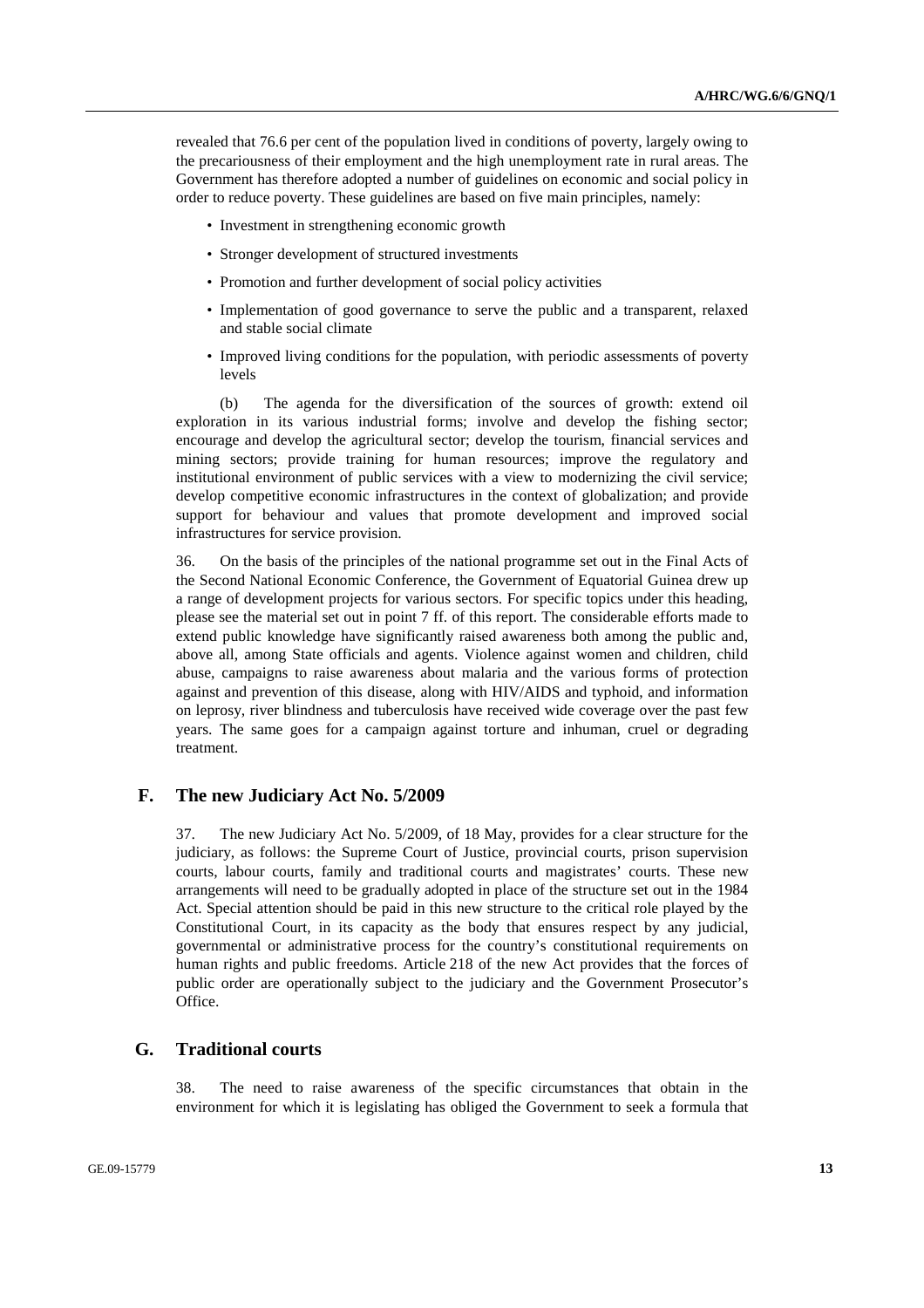will reconcile its preference for the primacy of codified law with respect for the authority with which the psychology of the African people of Equatorial Guinea endows traditional law. The reforms therefore create the possibility of the preferential application of traditional law, in the form of traditional courts.

# **H. Improving the prison system**

39. The Government's plans for the improvement of the prison system have taken shape. Malabo public prison has been repaired and modernized and Bata prison is being repaired. The aim of all this is to ensure that the punishment of imprisonment is imposed with due respect for the dignity and the health of prisoners. The new Judiciary Act No. 5/2009 has established prison supervision courts in the provincial capitals with jurisdiction over punishments of deprivation of liberty, authorized to review the disciplinary powers of prison authorities and ensure protection for the rights and benefits of those detained in correctional establishments. As for intervention in correctional establishments, the Government has signed an agreement with the International Committee of the Red Cross (ICRC), under which ICRC delegates may periodically visit any correctional centre throughout the country with a view to inspecting the detainees' physical and psychological condition and the treatment given to them.

40. The Government is planning to introduce a prisons law. The law will regulate the operations of the prison supervision courts established by the Judiciary Act No. 5/2009, as the bodies responsible for enforcing sentences, monitoring any situation that may arise when a sentence is being served and reviewing any decision that may be taken by the prison authorities in that regard. These powers will mean that the whole range of actions that may be taken when a sentence is being served will be subject to full review and legal oversight.

## **I. Access to the courts**

41. To facilitate and encourage access by the public to the courts, the Government has not only introduced the new Fees Act, which has been instrumental in drastically reducing judicial fees for the lodging of applications, so that they have become largely symbolic, but it has also initiated a project to produce leaflets for the public entitled "Guide to access to justice", which will be distributed during the second part of the year.

## **J. Non-judicial mechanisms**

42. Non-judicial mechanisms have been created with the establishment of various national institutions to foster the promotion and effective protection of human rights. These institutions are the Social Sector and Human Rights Department attached to the Office of the President, the National Human Rights Commission of the House of People's Representatives and the Centre for the Promotion of Human Rights.

# **VIII. Cooperation with the United Nations human rights system**

43. Equatorial Guinea has consistently cooperated with the United Nations human rights system. This cooperation, which is constitutionally grounded in article 8 of the country's Basic Law, is evidenced in Equatorial Guinea's accession to the Charter of the United Nations and the United Nations human rights treaties. The country cooperated for many years with the Commission on Human Rights, in which connection it not only participated in many of the Commission's sessions but also hosted and facilitated the work of special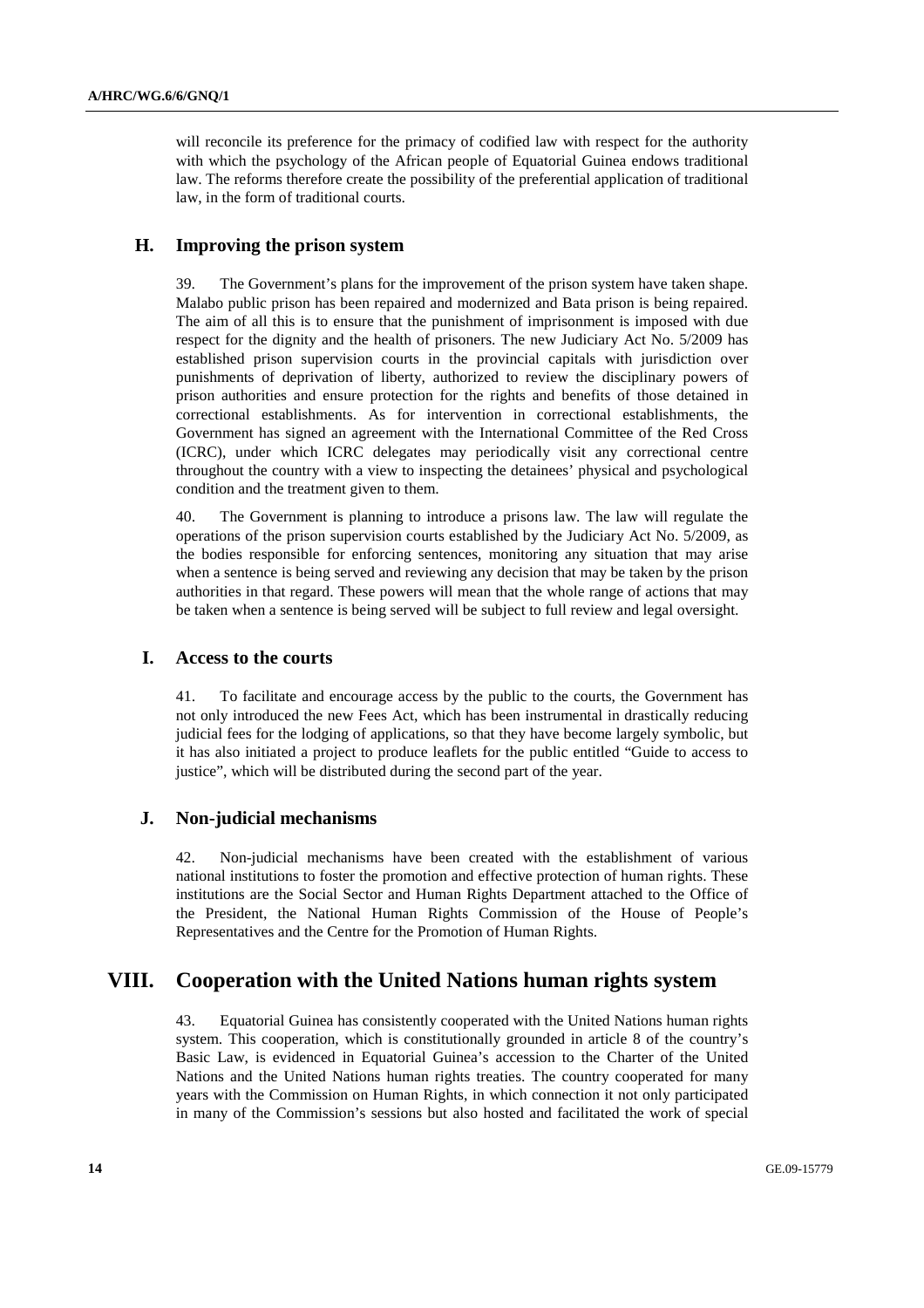rapporteurs. Since 2007, Equatorial Guinea has been cooperating with the Human Rights Council. It has prepared its initial report. It has issued an invitation to the Council's Working Group on Arbitrary Detention and the Committee against Torture. In relation to gender issues, Equatorial Guinea has submitted five reports in compliance with CEDAW and is currently preparing the sixth. Lastly, the country maintains close relations with the Office of the High Commissioner for Human Rights. The Government is desirous of continuing to improve such cooperation and at the same time looks forward to profiting from any technical assistance that it may receive for various aspects of human rights.

# **IX. Obstacles and problem solution**

44. One of the obstacles to action by judges and magistrates to protect human rights and public freedoms is purely practical; it relates, for example, to the possibility of access to the courts by persons living in remote areas or lacking the economic resources to pay the cost of judicial proceedings. This problem is being addressed as quickly as possible and, in order to find a solution, a financial grant has been made to the Bar Association under the General State Budget so that free legal assistance may be provided; under the new Fees Act, fees for bringing judicial proceedings have been reduced; and regional and district courts are being set up in all district centres and a number of towns. Mention should be made in this context of the work being done to build roads to open up remote areas.

45. In the agricultural sphere, the main stumbling block is a lack of funding in the agricultural, livestock and horticultural sectors that could promote, sustain and improve rural production. Initiatives are being taken to address this impediment to rural development and introduce transport and trading facilities that will be created by an infrastructure of roads and public works in markets and other distribution centres in the provincial capitals and district centres.

46. With regard to health, a target of 100 per cent improved access to malaria diagnosis and artemisinin combination therapy (ACCT) has been set. The obstacles are the same as those referred to above with regard to remote areas, along with a decline in health centres. This impediment will be addressed by improving provincial roads and bringing rural health centres up to operational standards. As for leprosy and tuberculosis, these diseases, despite the work done and the initiatives implemented, remain a major concern for Equatorial Guinea. In 2008, 741 new cases were found in Bata and 240 in Malabo. All the patients, however, received outpatient medical treatment and the worst cases were hospitalized. The main challenge in this regard is to raise awareness among patients and their families that treatment must not be abandoned and that patients should not return to their family surroundings. The scarcity of human resources to deal with leprosy needs in Micomeseng should also be noted.

47. With regard to telecommunications, one of the problems hindering its distribution throughout the country is the costs involved in equipping and operating the technical facilities to maintain it, such as computers, satellite dishes, decoders, gateways or televisions.

48. As for the obstacles to the schooling of girls, it should be noted that the distances and remoteness of some townships from educational centres, early marriage, excessive household chores, early pregnancy and their expulsion from educational establishments have been the most notable sources of discrimination, setting back the schooling of young females. The awareness-raising campaigns that have contributed to the abandonment of old customs that were harmful to girls, the improved living standards of many families, the building or rebuilding of educational establishments in rural areas and the road construction programme throws the problem of the failure of young girls to attend school into even